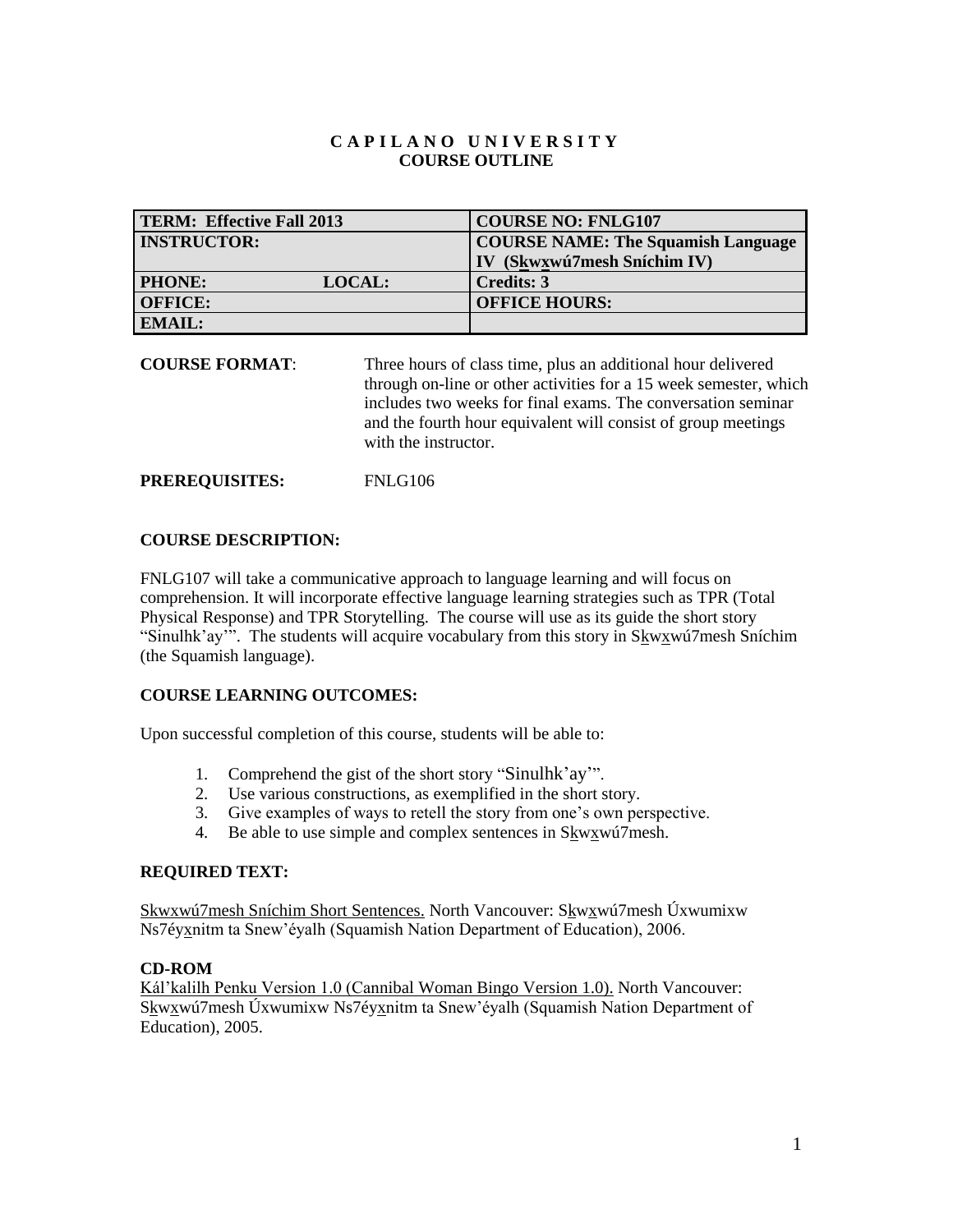## **SYLLABUS:**

| <b>WEEK</b>    | <b>DATE</b> | <b>CONTENT</b>                        | <b>IMPORTANT DATES</b>   |
|----------------|-------------|---------------------------------------|--------------------------|
| 1              |             | Introduction to the goals and         |                          |
|                |             | structure of the course.              |                          |
|                |             | <b>Review FNLG106</b>                 |                          |
|                |             | Lesson 1: Who's there?                |                          |
|                |             |                                       |                          |
| $\overline{2}$ |             | Lesson 2: there is, they did          |                          |
|                |             | Lesson 3: 'kwi' or 'kwetsi', I can't  |                          |
|                |             | see either of them                    |                          |
| 3              |             | Lesson 4: it's on-on-going - CV       | Quiz 1                   |
|                |             | Lesson 5: I heard that's what s/he    |                          |
|                |             | did                                   |                          |
| $\overline{4}$ |             | Lesson 6: He didn't do that, I didn't | Quiz 2                   |
|                |             | do that                               |                          |
|                |             | Lesson 7: And then, and then          |                          |
| 5              |             | Lesson 8: S/he won't go and neither   | Quiz 3                   |
|                |             | will I                                |                          |
|                |             | Lesson 9: They did it to themselves   |                          |
| 6              |             | Lesson 10: That's the result          |                          |
| $\overline{7}$ |             | Review                                | <b>Midterm</b>           |
|                |             | Midterm                               |                          |
| 8              |             | Lesson 11: Objects (what is it?)      |                          |
|                |             | Lesson 12: The something "that I      |                          |
|                |             | made"                                 |                          |
| 9              |             | Lesson 13: I'll get to that "right"   | Quiz 4                   |
|                |             | away"                                 |                          |
|                |             | Lesson 14: I walked "until" I got     |                          |
|                |             | home                                  |                          |
| 10             |             | Lesson 15: The far side of the lake   | Quiz 5                   |
|                |             | Lesson 16: Apparently!                |                          |
| 11             |             | Lesson 17: The House "of John"        | Quiz 6                   |
|                |             | Lesson 18: "How many? Just a          |                          |
|                |             | few."                                 |                          |
| 12             |             | Lesson 19: "When we do this, then     | Quiz 7                   |
|                |             | <sup>دد</sup> .                       |                          |
|                |             | Presentations                         |                          |
| 13             |             | Presentations con't.                  |                          |
|                |             | Review                                |                          |
| 14/15          |             | <b>Final Exam</b>                     | <b>Final Exam Period</b> |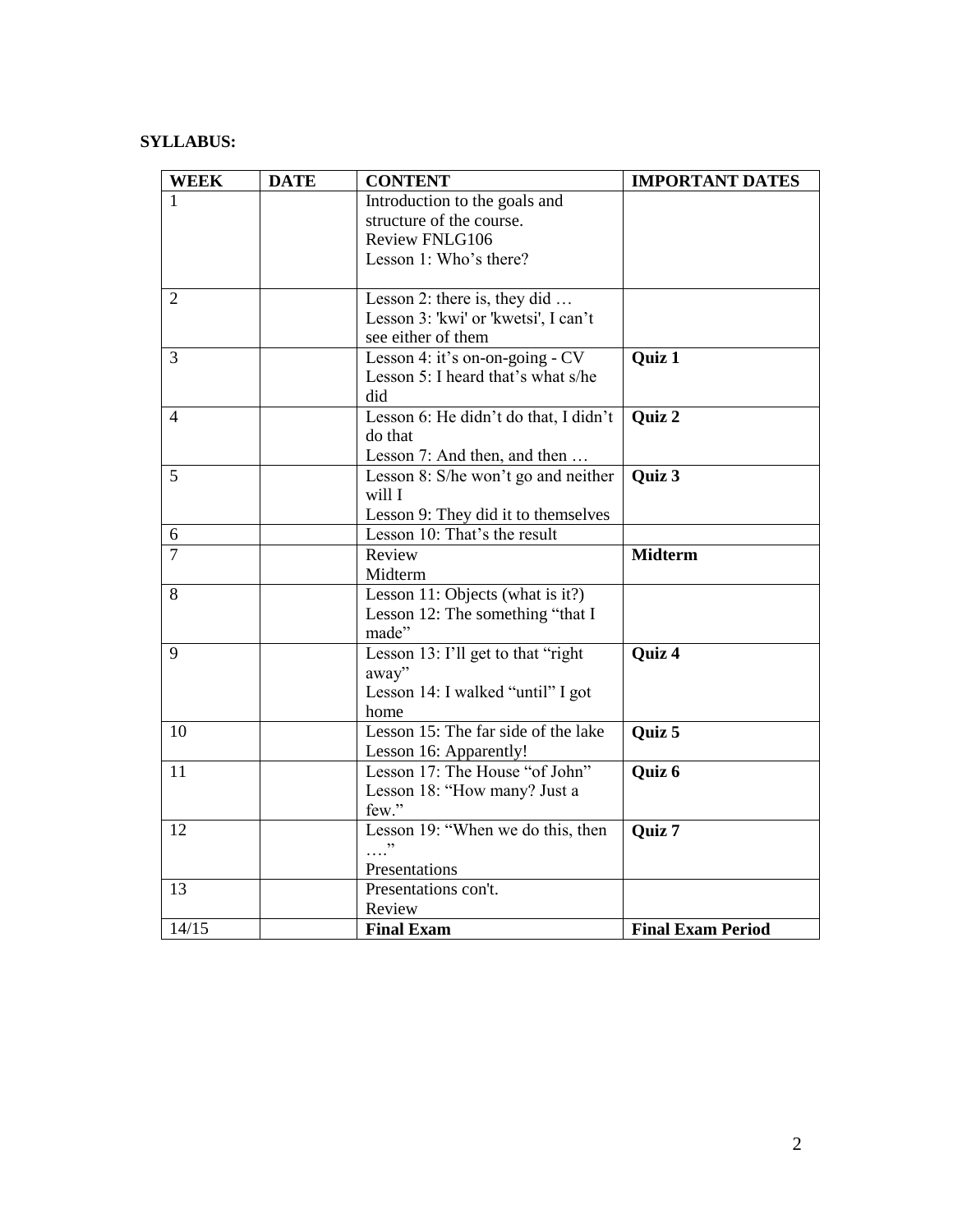## **COURSE ASSIGNMENTS:**

Students will be expected to complete a project associated with one of the topics of the course and present it to the class. Group work will be an integral part of the course and students will be expected to work in groups to prepare dialogues, practice conversation and to present oral texts from their own perspective. The participation grade will be given for students cooperating in the spirit of the class and the group work.

# **EVALUATION PROFILE:**

| 100% |
|------|

# **GRADING PROFILE:**

|  |                                           | $A_+ = 90 - 100\%$ $B_+ = 77 - 79\%$ $C_+ = 67 - 69\%$ $D = 50 - 59\%$ |  |
|--|-------------------------------------------|------------------------------------------------------------------------|--|
|  |                                           | $A = 85 - 89$ $B = 73 - 76$ $C = 63 - 66$ $F = 0 - 49$                 |  |
|  | $A = 80 - 84$ $B = 70 - 72$ $C = 60 - 62$ |                                                                        |  |

# **OPERATIONAL DETAILS:**

|                          | Capilano University has policies on Academic Appeals (including appeal<br>of final grades), Student Conduct, Cheating and Plagiarism, Academic<br>Probation and other educational issues. These and other policies are<br>available on the University website.                                                                                                                                                                     |
|--------------------------|------------------------------------------------------------------------------------------------------------------------------------------------------------------------------------------------------------------------------------------------------------------------------------------------------------------------------------------------------------------------------------------------------------------------------------|
| Language Labs:           | Students will be given audio materials to listen to. Their progress will be<br>monitored by the instructor.                                                                                                                                                                                                                                                                                                                        |
| Attendance:              | Regular attendance is expected. Students are responsible for all<br>assignments distributed, announcements made and material covered in<br>their absence.                                                                                                                                                                                                                                                                          |
| Participation:           | Students should participate actively in class discussions and group work<br>and co-operate in the spirit of the course goals.                                                                                                                                                                                                                                                                                                      |
| <b>Late Assignments:</b> | Assignments will be collected promptly at the beginning of the class.<br>Assignments submitted at the end of class will be considered late. Late<br>assignments will incur the following deductions: 15% on the first day,<br>increased to 30% on the second day (including weekends), etc. The<br>instructor will accept the electronic submission of assignments, but the<br>student should bring a hard copy to the next class. |